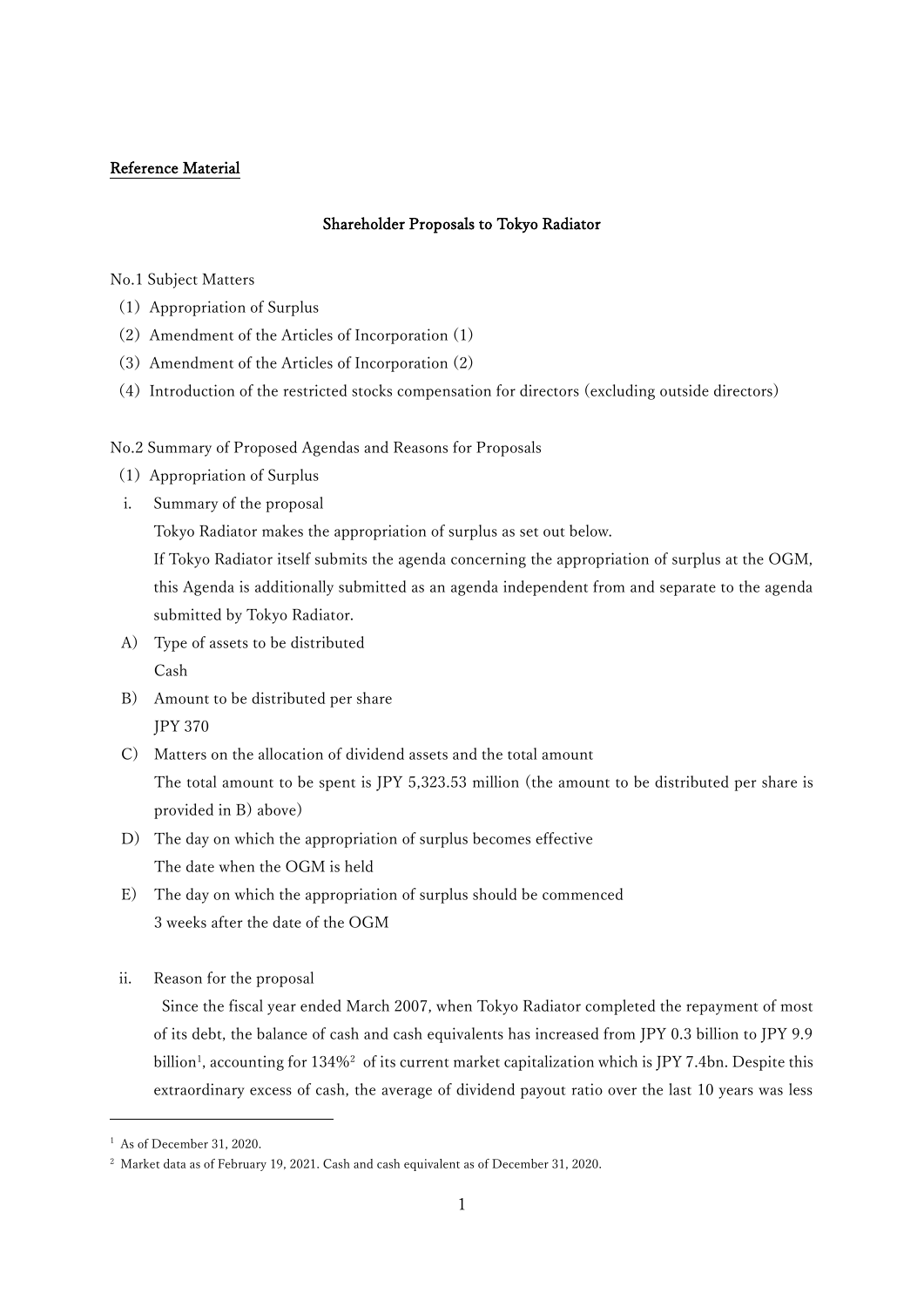than 20%<sup>3</sup> , and there was no interim dividend paid to the shareholders for the fiscal year ended March 2021.

As Principle 1-3 of the Corporate Governance Code defines that "because capital policy may have a significant effect on shareholder profits, listed companies should explain their basic strategy of their capital policy," it is extremely important to set a clear capital policy. However, Tokyo Radiator does not have a clear capital policy open to the public to resolve this extraordinary excess of cash, which contributes to the undervalued share price.

In addition, the huge deposit of about JPY 5.5 billion with Marelli Corporation ("Marelli"), the parent company of Tokyo Radiator, should be abolished due to conflicts of interest between the parent company and minority shareholders. Although the cash should be returned fairly to Tokyo Radiator's shareholders, it is in effect controlled by the intentions of the parent company, and it can be said that Marelli is abusing its parental privileges at the expense of Tokyo Radiator's minority shareholders.

In addition, AVI estimates the yield of this deposit to be about  $0.4\%$ <sup>4</sup>, and Tokyo Radiator considers this to be a high return, but this is far below a reasonable estimate of Tokyo Radiator's cost of capital, and AVI is sure that Tokyo Radiator can contribute to enterprise value and to the common interests of shareholders by using this cash for either generating higher return from growth investment or through shareholder return.

At this point, Tokyo Radiator does not seem to have any plan to cancel the deposit nor does it have an investment plan that would require significant capital growth investments equivalent to the deposit, so AVI believes it is important to appropriately return this surplus to shareholders.

Therefore, as of the end of March 2021, Tokyo Radiator should pay a special dividend of JPY 370 per share (the total amount of special dividend is JPY 5,323.53 million<sup>5</sup> which is almost equivalent to the deposit with Marelli).

## (2)Amendment of the Articles of Incorporation

i. Summary of the proposal

The Articles of Incorporation to be amended as follows (revised parts are underlined). As a result of the passing of any other proposals (including proposals made by Tokyo Radiator) at the OGM, if it becomes necessary to make any formal adjustment to the Articles set out as this proposal (including, but not limited to, the correction of misplaced article numbers), the Articles relating

<sup>3</sup> Last 10 years from the fiscal year ended March 2011 to the fiscal year ended March 2020. The dividend payout ratio in the fiscal year ended March 2020 is excluded due to net loss.

<sup>4</sup> The yield is estimated based on the interest income from Marelli and deposit to Marelli in the fiscal year March 2020.

<sup>&</sup>lt;sup>5</sup> The total amount of special dividend is calculated JPY 370 per share multiplied by the total shares outstanding (excluding treasury shares) as of December 31, 2020 in Tanshin Report of 14,387,917.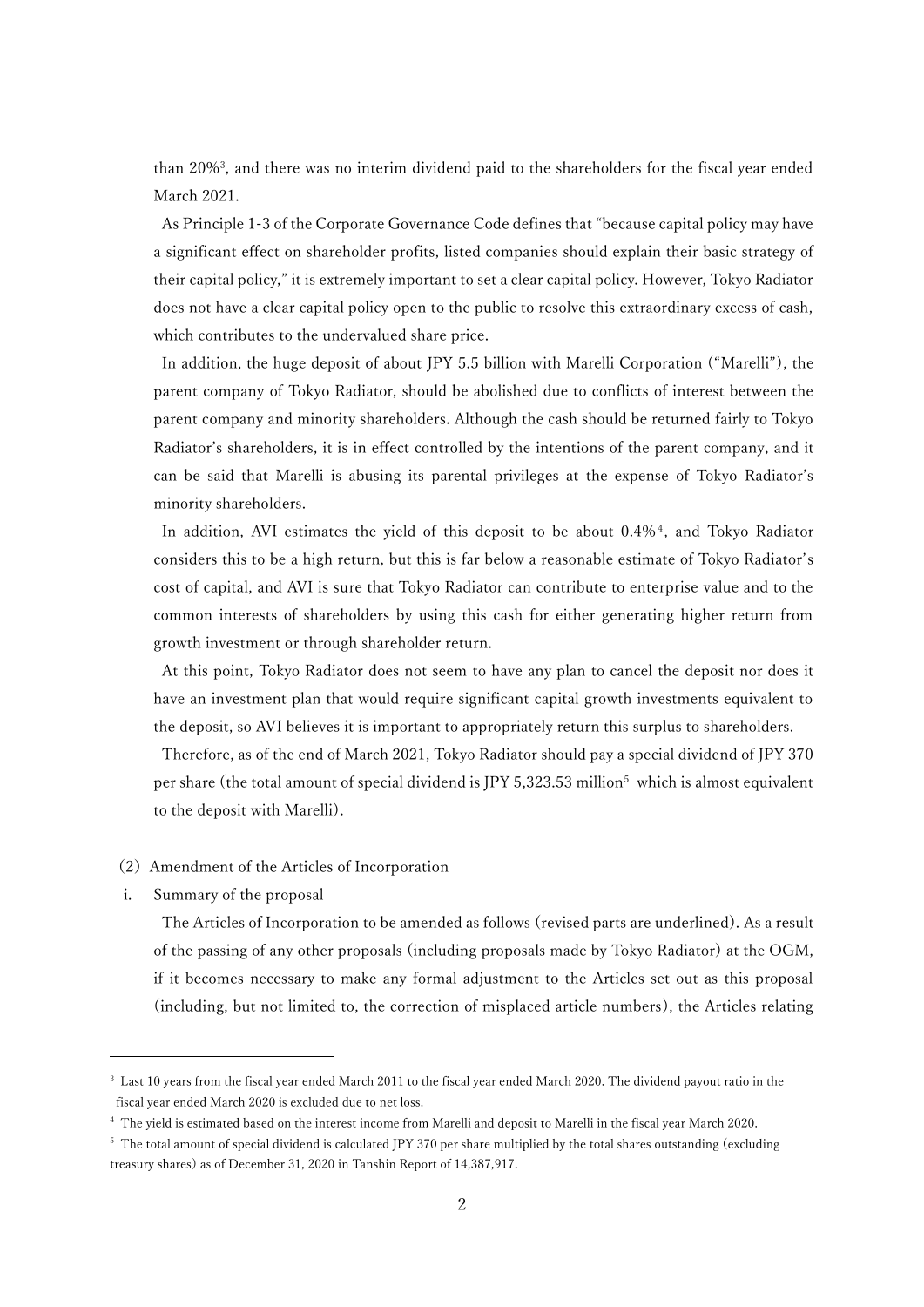to this proposal shall be replaced by the Articles after making the necessary adjustment.

Chapter 1 General Rules

Article 1 to 3 [Unchanged]

(Structure)

Article 4 Tokyo Radiator has the following organizations in addition to the general meeting of shareholders and directors.

- 1. the Board of Directors
- 2. an Audit and Supervisory Committee
- 3. Accounting Auditors

Article 5 to 18 [Unchanged]

Chapter 4 Directors and Board of Directors, and Audit and Supervisory Committee

(Number of Members)

Article 19 The number of directors who are not members of the Audit and Supervisory Committee shall be less than 10 (including 10) and the number of directors who are members of the Audit and Supervisory Committee shall be less than 5 (including 5).

# (Method of Appointment)

- Article 20 Directors who are or are not members of the Audit and Supervisory Committee shall be separately appointed at the General Meeting of Shareholders of Tokyo Radiator.
	- (2) [Unchanged]

(Tenure)

- Article 21 The tenure of a director who is not a member of the Audit and Supervisory Committee shall be expired at the end of the latest Ordinary General Meeting of Shareholders in relation to a fiscal year which is expired within one year after the appointment.
	- (2) The tenure of a director who is a member of the Audit and Supervisory Committee shall be expired at the end of the latest Ordinary General Meeting of Shareholders in relation to a fiscal year which is expired within two years after the appointment.
	- (3) The tenure of a director who is appointed as supplemented director who is a member of the Audit and Supervisory Committee shall be the same as the tenure of a resigned director who is a member of the Audit and Supervisory Committee.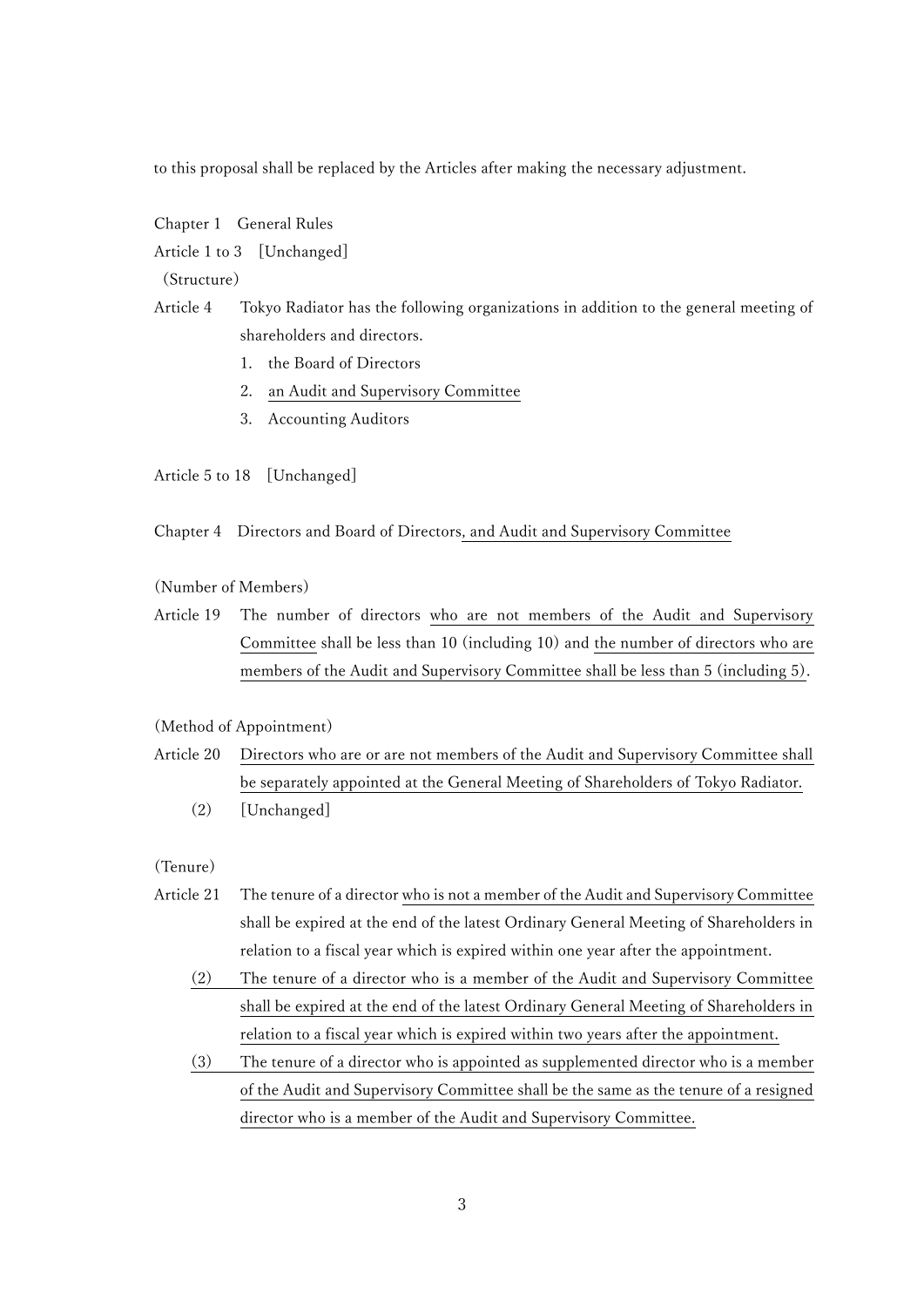Article 22 to 23 [Unchanged]

(Remuneration, etc.)

Article 24 Proprietary benefit such as remuneration, bonus or other consideration for the service which a director would receive from Tokyo Radiator shall be approved at the General Meeting of Shareholders by segregating the ones for directors who is members of the Audit and Supervisory Committee and those who is not.

### (Convocation of the Board of Directors)

Article 25 In order to convene the Board of Directors, the notice shall be sent to each director by 3 days prior to the date of the meeting, provided, however, that such period can be shortened in emergency situation.

#### (Convocation of the Audit and Supervisory Committee)

- Article 26 In order to convene the meeting of the Audit and Supervisory Committee, the notice shall be sent to each director who is a member of the Audit and Supervisory Committee by 3 days prior to the date of the meeting, provided, however, that such period can be shortened in emergency situation.
	- (2) The procedure to convene the meeting of the Audit and Supervisory Committee can be omitted if it is approved by all directors who are members of the Audit and Supervisory Committee.
- Article 27 [Same as current Article 26]

(Delegation to directors)

- Article 28 Tokyo Radiator may, by the resolution of the board of directors, delegate the determination of the execution of important business (excluding the matters provided in each items of Article 399-13, Paragraph 5 of the Companies Act) pursuant to Paragraph 6 of the said article of the Companies Act.
- Article 29 [Same as current Article 27]

(Regulation of the Audit and Supervisory Committee)

Article 30 Other matters related to the Audit and Supervisory Committee shall be provided in the regulation concerning the Audit and Supervisory Committee established by the Audit and Supervisory Committee as well as laws and this Articles of Incorporation.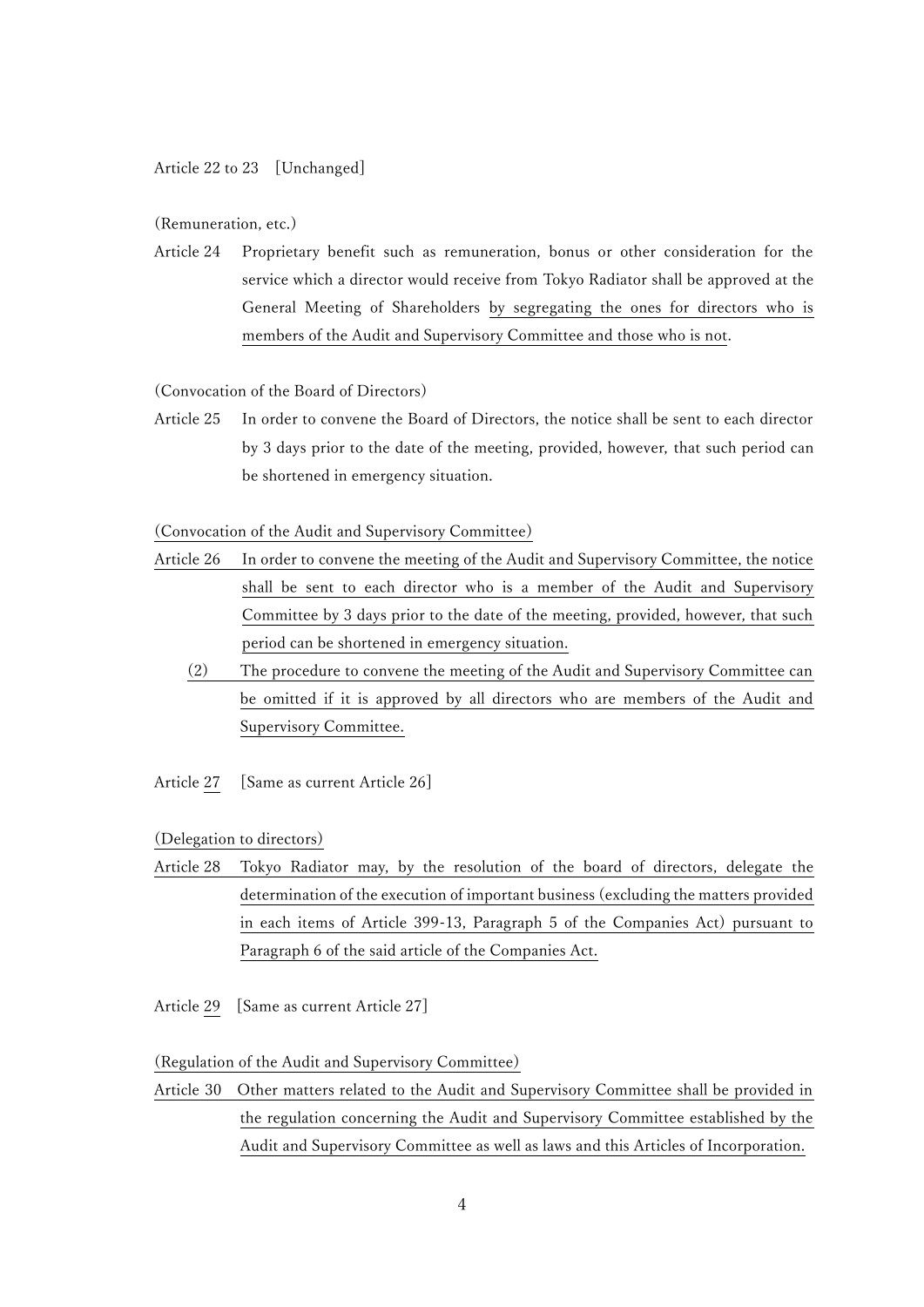Article 31 [Same as current Article 28]

Article 29 to 36 [Deleted]

Chapter 5 Accounting

Article 32 to 35 [Same as current Article 37 to 40]

Supplementary clause

(Transitional provision of the exemption of liability of Statutory Auditors)

Tokyo Radiator may, by the resolution of the board of directors, exempt the liability for damage claim due to breach of duty of a statutory auditor (including a person who was statutory auditor) before the transition to a company with the Audit and Supervisory Committee to the extent provided by law.

ii. Reason for the proposal

Tokyo Radiator's board is currently structured under a statutory auditor system but in order to strengthen corporate governance and make speedy decisions, Tokyo Radiator should shift to an audit committee-style company.

By establishing the audit and supervisory committee, the committee members will be board members and exercise their voting rights. This will ensure the effectiveness of the supervisory function of the Board of Directors and strengthen the corporate governance.

In particular, Tokyo Radiator is a listed subsidiary and is in a position to consider fairness between Marelli, the parent company, and other shareholders. However, Mr Takashi Hayashi, Chairman, and Mr Hisao Ochiai, President, are from Marelli. The supervisory function of the board of directors should be strengthened beyond the current situation, as it needs to be careful about resolutions that may respect the interests of Marelli and harm the interests of other shareholders. In addition, under the current structure the board agenda tends to get clogged with minor resolutions and reporting items, not leaving enough time to discuss long-term strategy and bigpicture matters. By delegating part of the business execution authority of a director or directo(s), it is possible to separate the business execution and supervision functions, make speedy decisions, and aim to improve the functionality of business execution.

#### (3) Amendment of the Articles of Incorporation (2)

i. Summary of the Proposed Agenda

Establishment of new Chapter 6 and current "Chapter 6 Accounting" should be amended to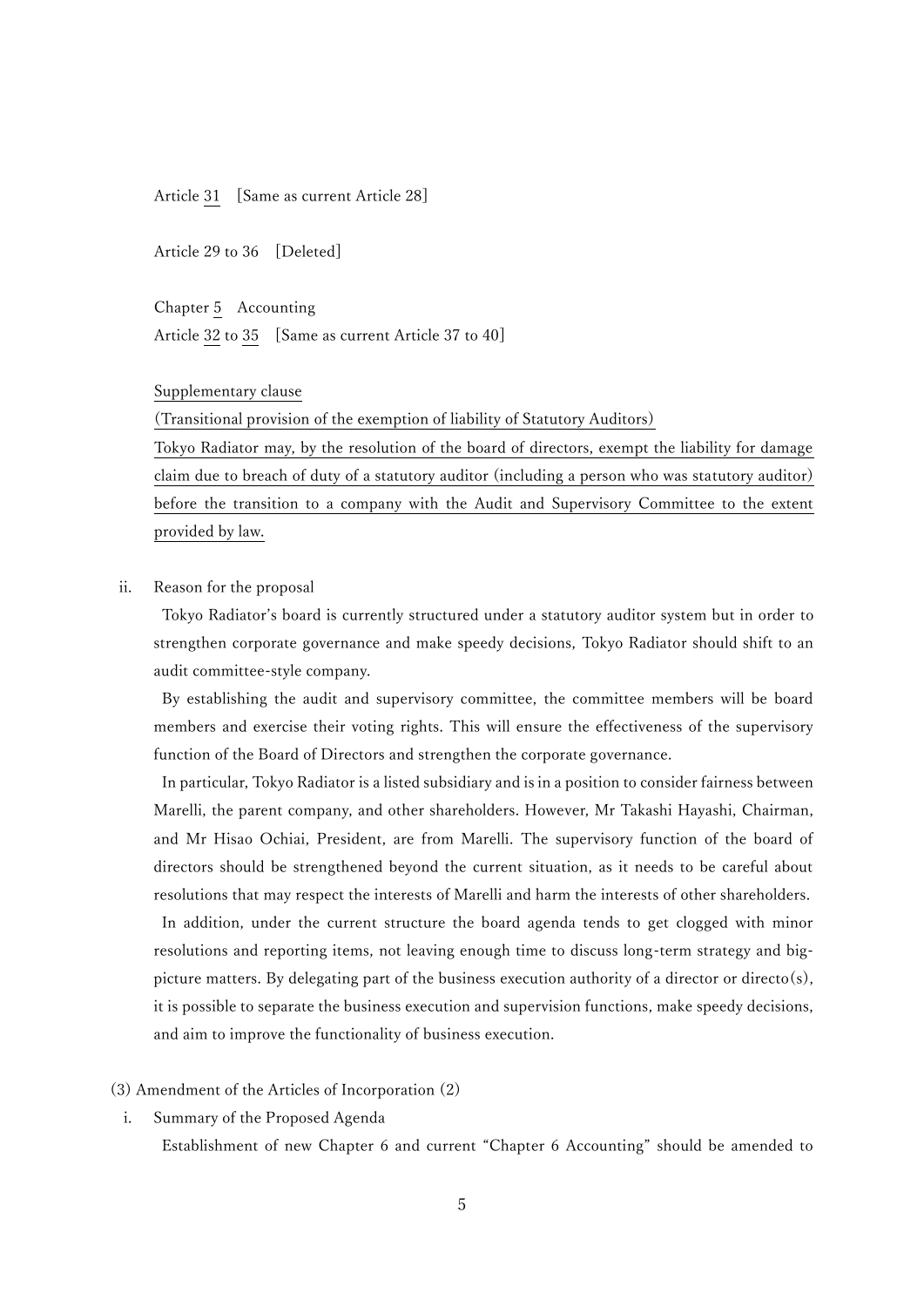"Chapter 7 Accounting" and the number of articles following Article 37 shall be amended by putting off by 5.

If the change of formality (including the change of the number of the Articles) is necessary due to the approval of other agenda (including agenda proposed by Tokyo Radiator), the number of Articles or other formality in the proposal shall be adjusted accordingly.

Chapter 6 Nomination Committee and Compensation Committee

(Establishment of the Nomination Committee and the Compensation Committee)

Article 37 Tokyo Radiator shall have the Nomination Committee and the Compensation Committee as advisory bodies to the board of directors.

(Composition of the members of the Nomination Committee and the Compensation Committee) Article 38 The majority of members of the Nomination Committee and the Compensation Committee shall, respectively, be composed of outside directors.

(Tenure and Appointment of members of the Nomination Committee and the Compensation Committee)

- Article 39 The tenure of members of the Nomination Committee and the Compensation Committee shall be expired at the end of the latest Ordinary General Meeting of Shareholders in relation to a fiscal year which is expired within one year after the appointment.
	- (2) Members of the Nomination Committee and the Compensation Committee shall be appointed by the resolution of the board of directors after the Ordinary General Meeting of Shareholders, provided that, if the appointment of such member is necessary due to the resignation of an existing member, etc., a new member can be appointed by the resolution of the extraordinary board of directors.

(Matters to be advised by the Nomination Committee and the Compensation Committee)

- Article 40 The Nomination Committee shall deliberate the following matters upon the request for advice of the board of directors, and the board of directors shall decide these matters having high regard to the opinion of the Nomination Committee.
	- (1) Determination of the draft of the agenda concerning the appointment and termination of directors which will be submitted to the General Meeting of Shareholders
	- (2) Determination of the draft of the agenda concerning the appointment,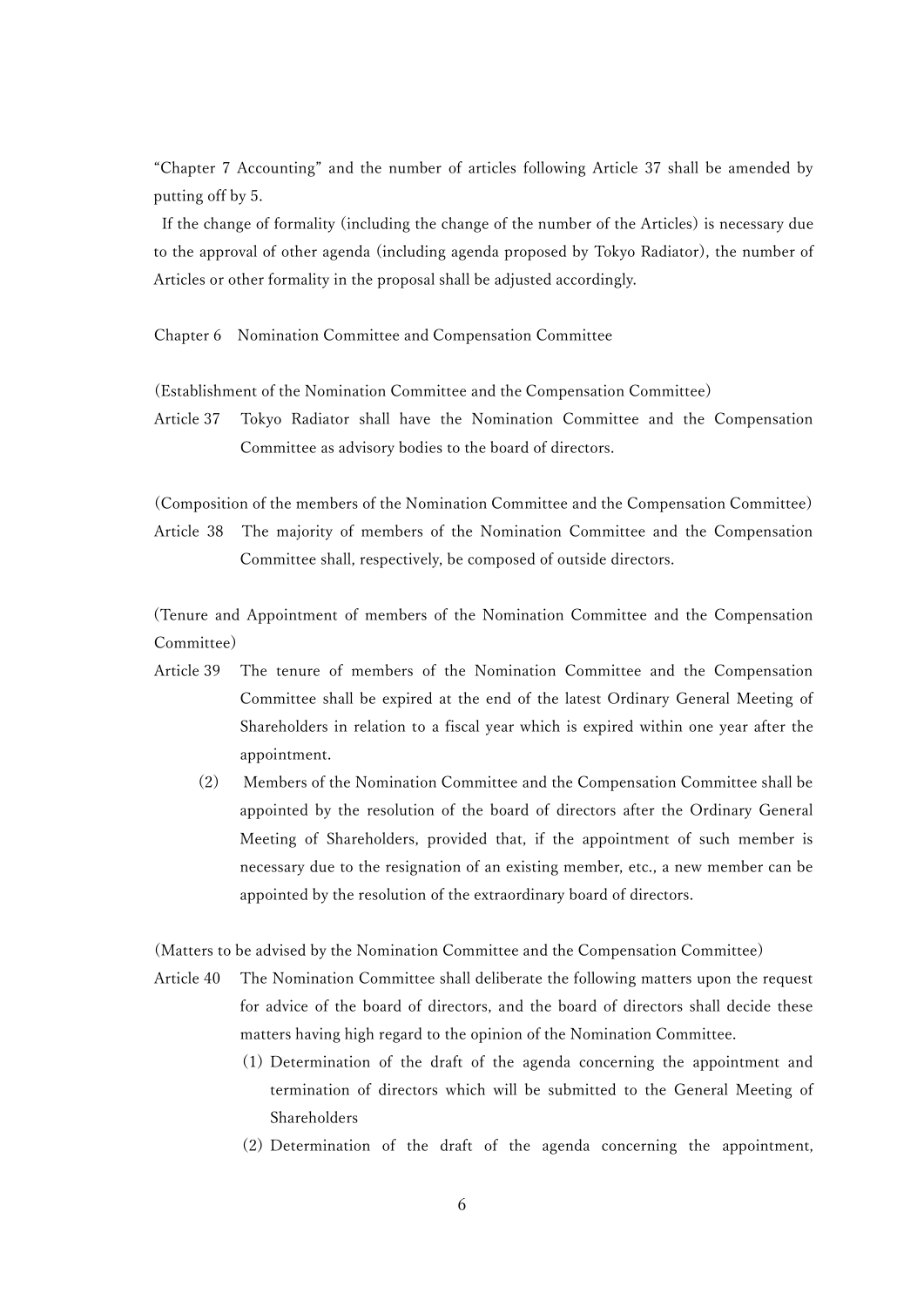termination or allocation of the role of a representative director and other senior directors

- (3) Determination of the policy concerning appointment of directors
- (4) Other matters related to the appointment and termination of the office of directors
- (2) The Compensation Committee shall deliberate the following matters upon the request for advice of the board of directors, and the board of directors shall decide these matters having high regard to the opinion of the Compensation Committee.
	- (1) Agenda concerning the compensation which will be submitted to the General Meeting of Shareholders
	- (2) Specific amount of compensation for each director
	- (3) Other matters related to compensation for directors

(Regulations of the Nomination Committee and the Compensation Committee)

- Article 41 Matters concerning the Nomination Committee and the Compensation Committee shall be provided by the regulations of the Nomination Committee and the Compensation Committee established by the board of directors, and applicable laws and the provisions of the Articles of Incorporation.
- ii. Reason for the proposal

Tokyo Radiator adopts a discretionary process in which only the representative director selects candidates for the board of directors to be submitted to the general meeting of shareholders and determines the compensation of the directors. The Governance Committee, which consists of two outside directors, two outside corporate auditors, and two internal directors, consults on the basic policy for executive compensation and the appointment of directors, but given that all directors except Mr Atsushi Igarashi, who is an internal director, attend the Governance Committee, it is not differentiated from the Board of Directors and is reduced to a formality.

Significant decisions should be rationalized by leveraging the knowledge and views of outside directors to promote the interests of all of Tokyo Radiator's stakeholders, and a clear process must be introduced to that end.

Also, in Supplementary Principle 4.10.1 of the Corporate Governance Code, it is provided that "If the organizational structure of a company is either Company with board of auditors or Company with an Audit and Supervisory Committee and independent directors do not compose a majority of the board, in order to strengthen the independence, objectivity and accountability of board functions on the matters of nomination and remuneration of the senior management and directors, the company should seek appropriate involvement and advice from independent directors in the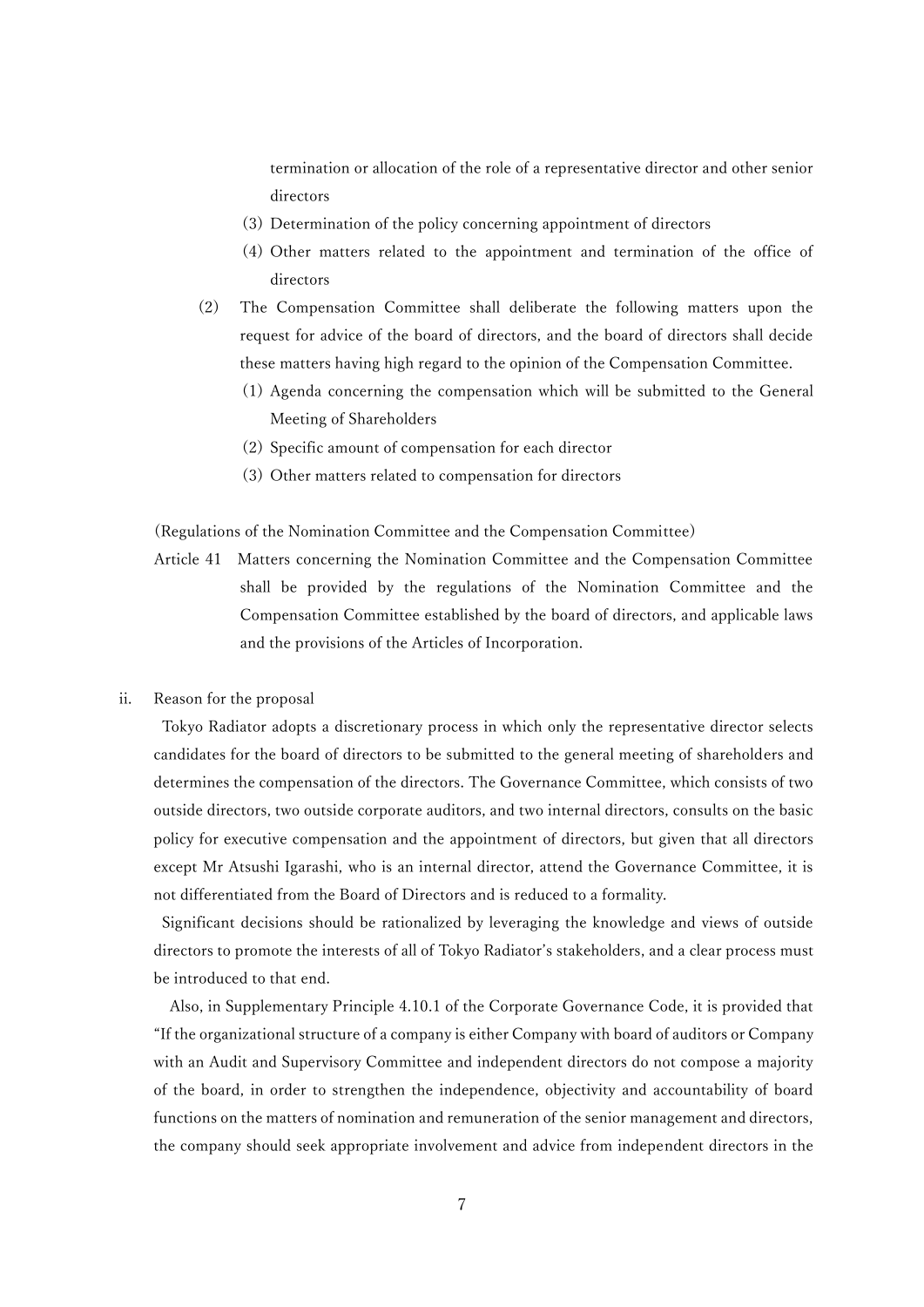examination of such important matters as nominations and remuneration by establishing independent advisory committees under the board, such as an optional nomination committee and an optional remuneration committee, to which independent directors make significant contributions", the Corporate Governance Code requires the establishment of an independent advisory committee such as optional nomination committee or remuneration committee.

Therefore, the Proposer hereby proposes to establish a nomination committee and a compensation committee for each of which outside directors compose a majority of the committee.

#### (4) Introduction of the restricted stocks compensation for directors (excluding outside directors)

i. Summary of the Proposed Agenda

In addition to the annual compensation limit of JPY 200 million for directors, extra monetary remuneration up to JPY 13 million will be granted to directors (excluding outside directors) and the monetary compensation will be granted to these directors to be contributed for restricted stocks. Specific timing and allocation of remuneration shall be resolved by the board of director based. The number of shares with transfer restrictions granted annually shall be based on the point system which is based on the mid-to-long term company plan established by the compensation decision-making body, and the restricted stocks compensation shall be converted to cash only after the retirement of the position of a director.

### ii. Reason for the proposal

Principle 4-2 of the Corporate Governance Code states, "The remuneration of the management should include incentives such that it reflects mid-to-long term business results and potential risks, as well as promotes healthy entrepreneurship," and the Corporate Governance Code requests to have incentive remuneration for management.

However, in the fiscal year ending March 2020, the entire amount of Tokyo Radiator's executive compensation, and that fixed compensation was based on a system that comprehensively evaluated the previous year's increase or decrease in business performance and the degree of achievement of the plan, and reflected job responsibilities and results. In addition, on March 23, 2021, Tokyo Radiator announced the introduction of performance-linked remuneration. This performancelinked compensation is a system that reflects the performance evaluation of the previous year's consolidated sales and profits, and the achievement of individual and departmental performance targets, and the factors that determine the remuneration are not much different from the remuneration system with only fixed compensation.

Therefore, Tokyo Radiator should introduce the restricted stocks compensation for directors (excluding outside directors) up to an annual amount of JPY 13 million. The introduction of restricted stock-based compensation, which is linked to mid-to-long term business performance